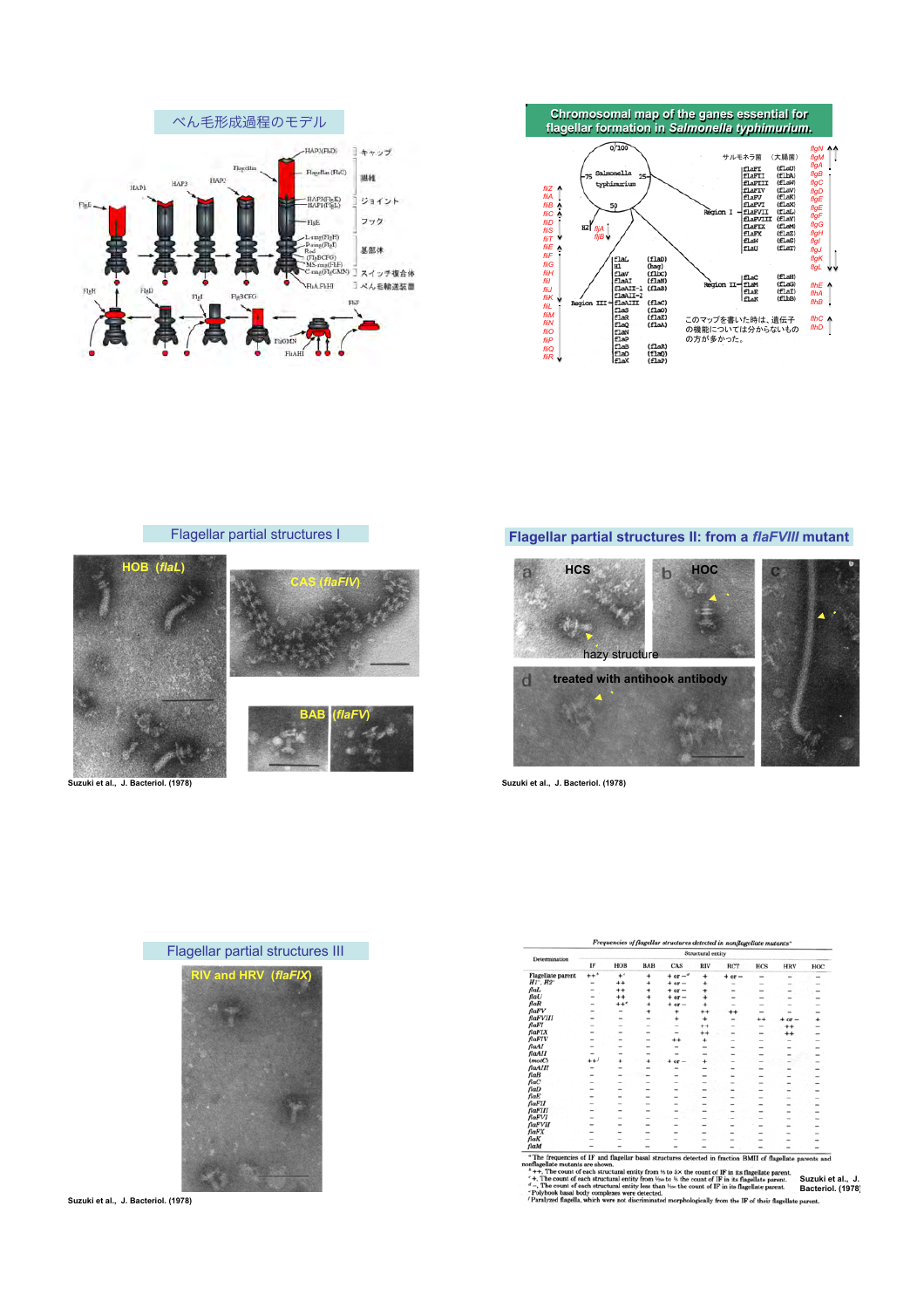

**Suzuki et al., J. Bacteriol. (1978)** 







## 超遠心機



型式: CP100MX<br>型式: CP100MX<br>最大遠心加速度(rpm):±10<br>回転通期精度(rpm):±10<br>回転通期精度/表示:±0.5℃<br>温度制御精度/表示:±0.5℃<br>駆動部保証:完全10年間<br>駆動部保証:完全10年間<br>発動力式: フロンレス、サーモモジュール冷却システム 表示 大きさ(mm):(W)790×(D)690×(H)1,000<br>質量(Kg): 400<br>標準価格(円):

## 超遠心ローター